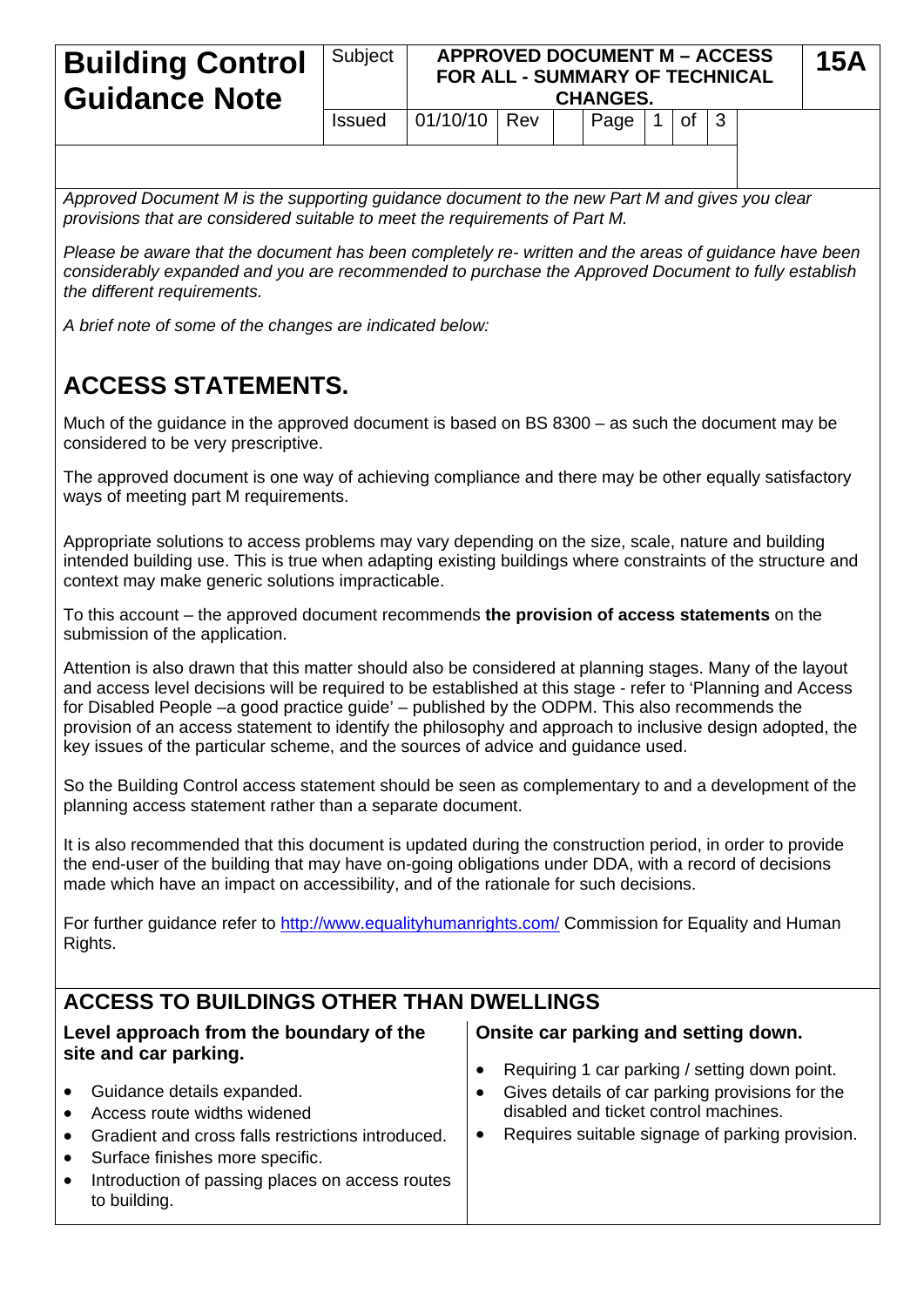| <b>Building Control</b><br><b>Guidance Note</b>                                                                                                                                                                                                                                                                                                                                                                                                                                           | Subject                                                                                              | <b>APPROVED DOCUMENT M - ACCESS</b><br>FOR ALL - SUMMARY OF TECHNICAL<br><b>CHANGES.</b>                                                                                                                                                                                                                                                                                                                                                                                                                                                                                        |                                   |  |      |  |   |    | <b>15A</b> |   |  |  |  |  |  |
|-------------------------------------------------------------------------------------------------------------------------------------------------------------------------------------------------------------------------------------------------------------------------------------------------------------------------------------------------------------------------------------------------------------------------------------------------------------------------------------------|------------------------------------------------------------------------------------------------------|---------------------------------------------------------------------------------------------------------------------------------------------------------------------------------------------------------------------------------------------------------------------------------------------------------------------------------------------------------------------------------------------------------------------------------------------------------------------------------------------------------------------------------------------------------------------------------|-----------------------------------|--|------|--|---|----|------------|---|--|--|--|--|--|
|                                                                                                                                                                                                                                                                                                                                                                                                                                                                                           | <b>Issued</b>                                                                                        | 01/10/10                                                                                                                                                                                                                                                                                                                                                                                                                                                                                                                                                                        | Rev                               |  | Page |  | 2 | of |            | 3 |  |  |  |  |  |
| Ramped access.<br>Guidance expanded.<br>Limits on gradients and maximum rise different.<br>$\bullet$<br>Introduction of passing places to long ramps.<br>$\bullet$<br>Requirement to provide clearly signed steps as<br>٠<br>well as ramp where ramp rise is over 300mm.<br>Handrails to external stepped ramp.<br>Changes to handrail profiles /relationship to<br>walls.<br>Contrasting colours required for visually<br>$\bullet$<br>impaired.                                         | $\bullet$<br>$\bullet$<br>$\bullet$<br>$\bullet$<br>$\bullet$                                        | Stepped access.<br>Various guidance changes.<br>Additional warning surfaces to steps.<br>Risers number now related to going of treads.<br>Max going of treads introduced.<br>Visual nosing contrasting revised.<br>Hazards on access routes.<br>Strengthens guarding provisions to access route<br>projections                                                                                                                                                                                                                                                                  |                                   |  |      |  |   |    |            |   |  |  |  |  |  |
| <b>ACCESS INTO BUILDINGS OTHER THAN DWELLINGS</b>                                                                                                                                                                                                                                                                                                                                                                                                                                         |                                                                                                      |                                                                                                                                                                                                                                                                                                                                                                                                                                                                                                                                                                                 |                                   |  |      |  |   |    |            |   |  |  |  |  |  |
| <b>Accessible Entrances.</b><br>Sign posting of entrances required.<br>Large level landings to entrance doors.<br>٠<br>Threshold / mat wells and floor finishing<br>$\bullet$<br>requirements guidance.<br>Assistance for hearing impaired people at doors.<br>$\bullet$<br>Weather protection to be provided at non-<br>$\bullet$<br>powered access doors.<br><b>Entrance lobbies.</b><br>Guidance to sizes and layout completely revised.<br>• Surface finishing requirements.          | $\bullet$<br>$\bullet$<br>$\bullet$<br>$\bullet$                                                     | Doors to accessible entrances.<br>Guidance on powered and non-power doors.<br>Restrictions on amount of force required to open<br>non-powered doors.<br>Clear widths changed and rule for measurement<br>changed - increasing door widths required.<br>Deeper vision panels required.<br>Door furniture requirement for ease of use.<br>Visual and audible warning on certain power<br>doors.<br>Visual signage requirements for powered door<br>controls.<br>Improved manifestation to glass doors and<br>glazed screens - including guarding of door<br>edges when held open. |                                   |  |      |  |   |    |            |   |  |  |  |  |  |
| HORIZONTAL AND VERTICAL CIRCULATION IN BUILDINGS OTHER THAN<br><b>DWELLINGS.</b>                                                                                                                                                                                                                                                                                                                                                                                                          |                                                                                                      |                                                                                                                                                                                                                                                                                                                                                                                                                                                                                                                                                                                 |                                   |  |      |  |   |    |            |   |  |  |  |  |  |
| <b>Entrance hall and Reception area.</b>                                                                                                                                                                                                                                                                                                                                                                                                                                                  |                                                                                                      |                                                                                                                                                                                                                                                                                                                                                                                                                                                                                                                                                                                 | <b>Corridors and passageways.</b> |  |      |  |   |    |            |   |  |  |  |  |  |
| Completely new guidance on design of entrance<br>halls and reception areas.<br><b>Internal doors</b><br>Restrictions on amount of force required to open<br>doors.<br>Clear widths changed and rule for measurement<br>$\bullet$<br>changed - increasing door widths required.<br>Deeper vision panels required.<br>$\bullet$<br>Door furniture requirement for ease of use.<br>٠<br>Improved manifestation to glass doors and<br>$\bullet$<br>glazed screens.<br><b>Internal lobbies</b> | $\bullet$<br>$\bullet$<br>$\bullet$<br>$\bullet$<br>$\bullet$<br>$\bullet$<br>$\bullet$<br>$\bullet$ | Expanded guidance.<br>Protection to projections in corridors – visually<br>contrasting guard rails.<br>Requirements for passing places in corridors<br>under 1800mm in width.<br>Gradient and level restrictions.<br>Provision of guards to doors opening out into<br>circulation routes or recessed doors required.<br>Improved access corridor widths where<br>providing access to unisex wheelchair w.c's<br>Floor finish guidance.<br>Manifestation to glazed screens alongside<br>corridors.                                                                               |                                   |  |      |  |   |    |            |   |  |  |  |  |  |
| Guidance to sizes and layout completely revised,<br>including surface finishing.                                                                                                                                                                                                                                                                                                                                                                                                          |                                                                                                      |                                                                                                                                                                                                                                                                                                                                                                                                                                                                                                                                                                                 |                                   |  |      |  |   |    |            |   |  |  |  |  |  |